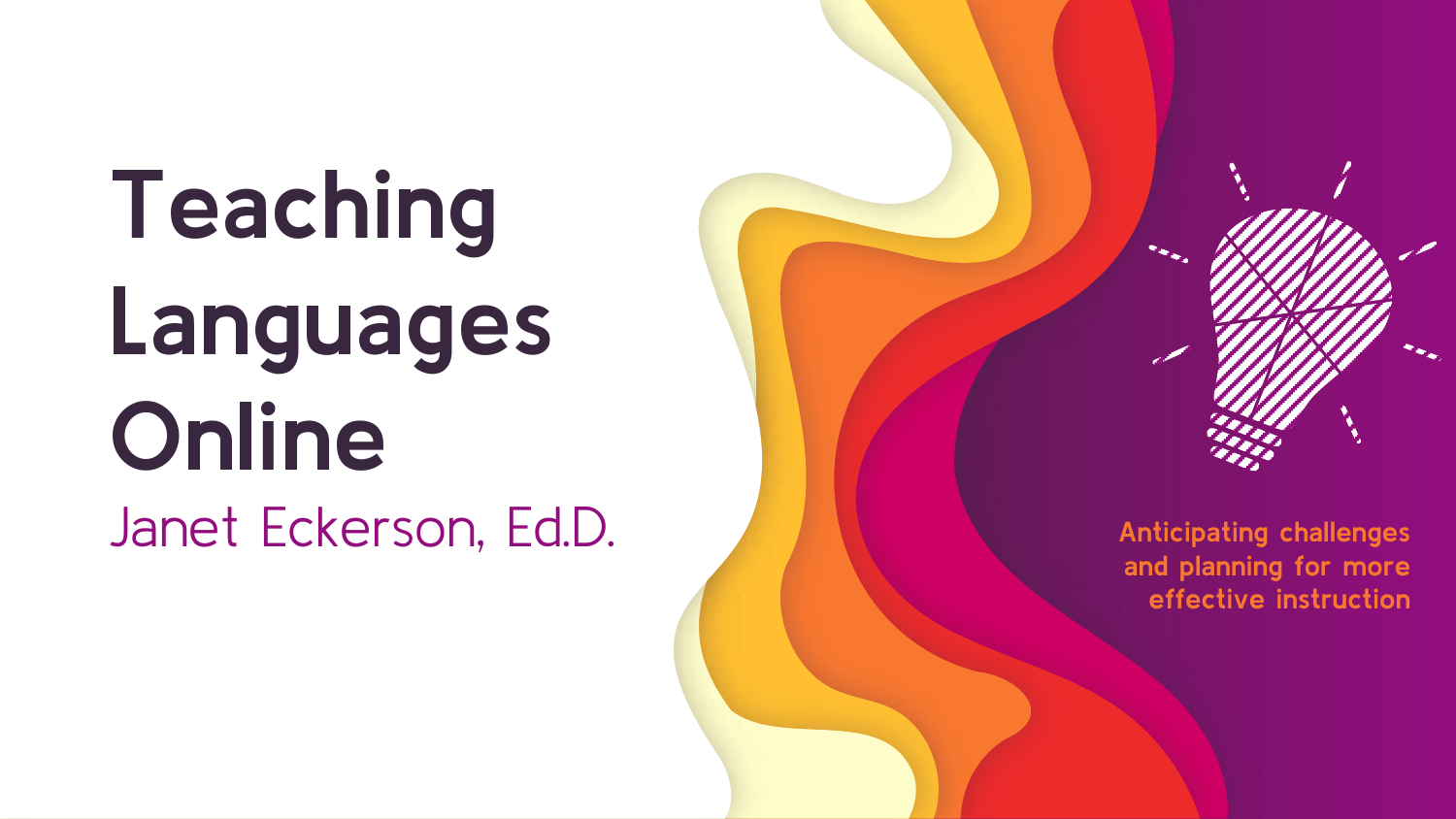# iHola!

I am Dr. Janet Eckerson, Ed.D

Assistant Professor of Spanish

Modern Languages

UNK

eckersonjm@unk.edu

2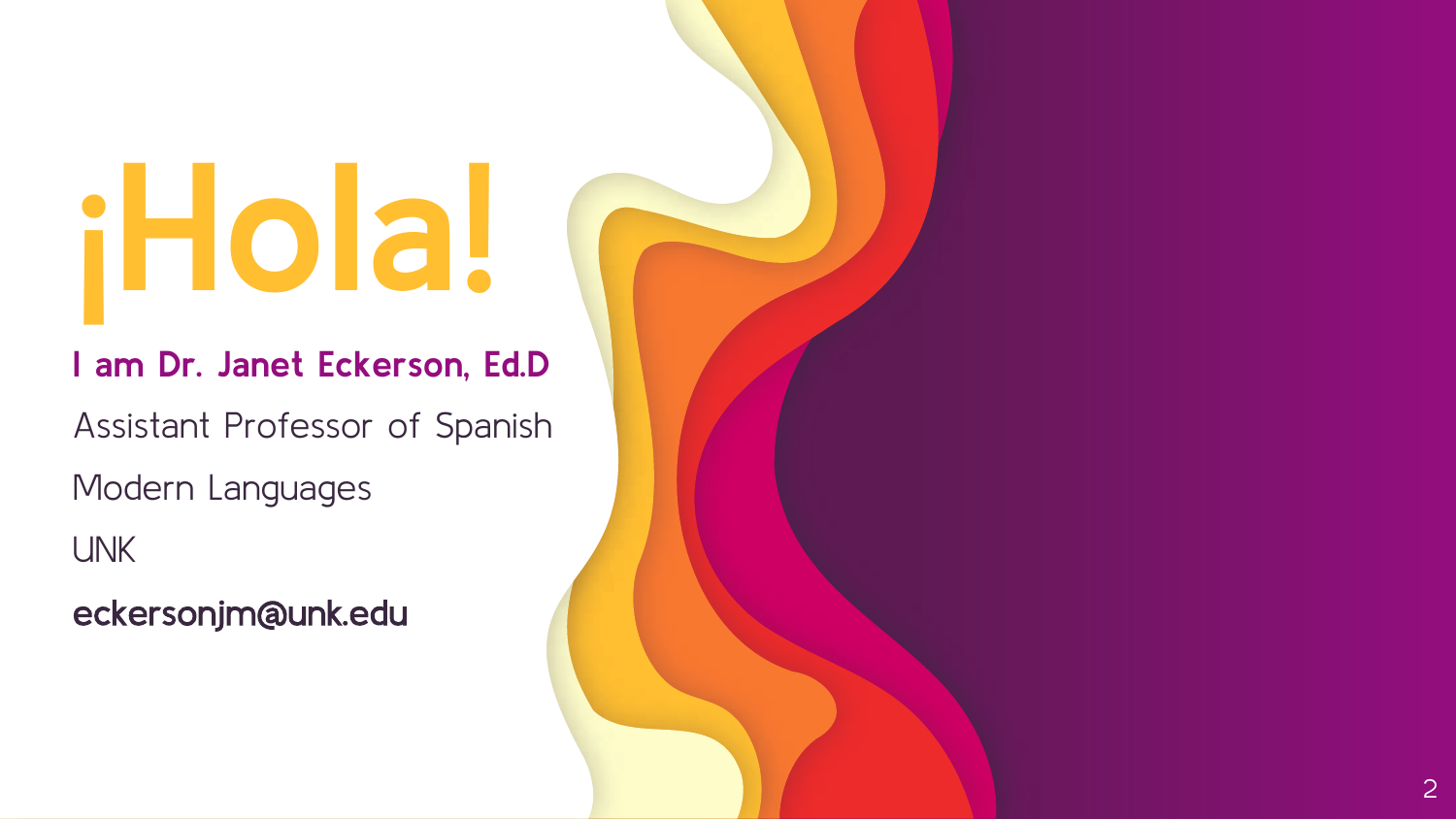## **Credits**

- Presentation template by [SlidesCarnival](http://www.slidescarnival.com/?utm_source=template)
- Center for Applied Research in Language Acquisition (CARLA) – Transition to teaching language online (TTLO)
- Outstanding instructors: Marlene Johnshoy (CARLA TTLO Director); Ritu Jayakar (UPENN); Frances Matos (UofMN), Shannon Spasova (MichState)

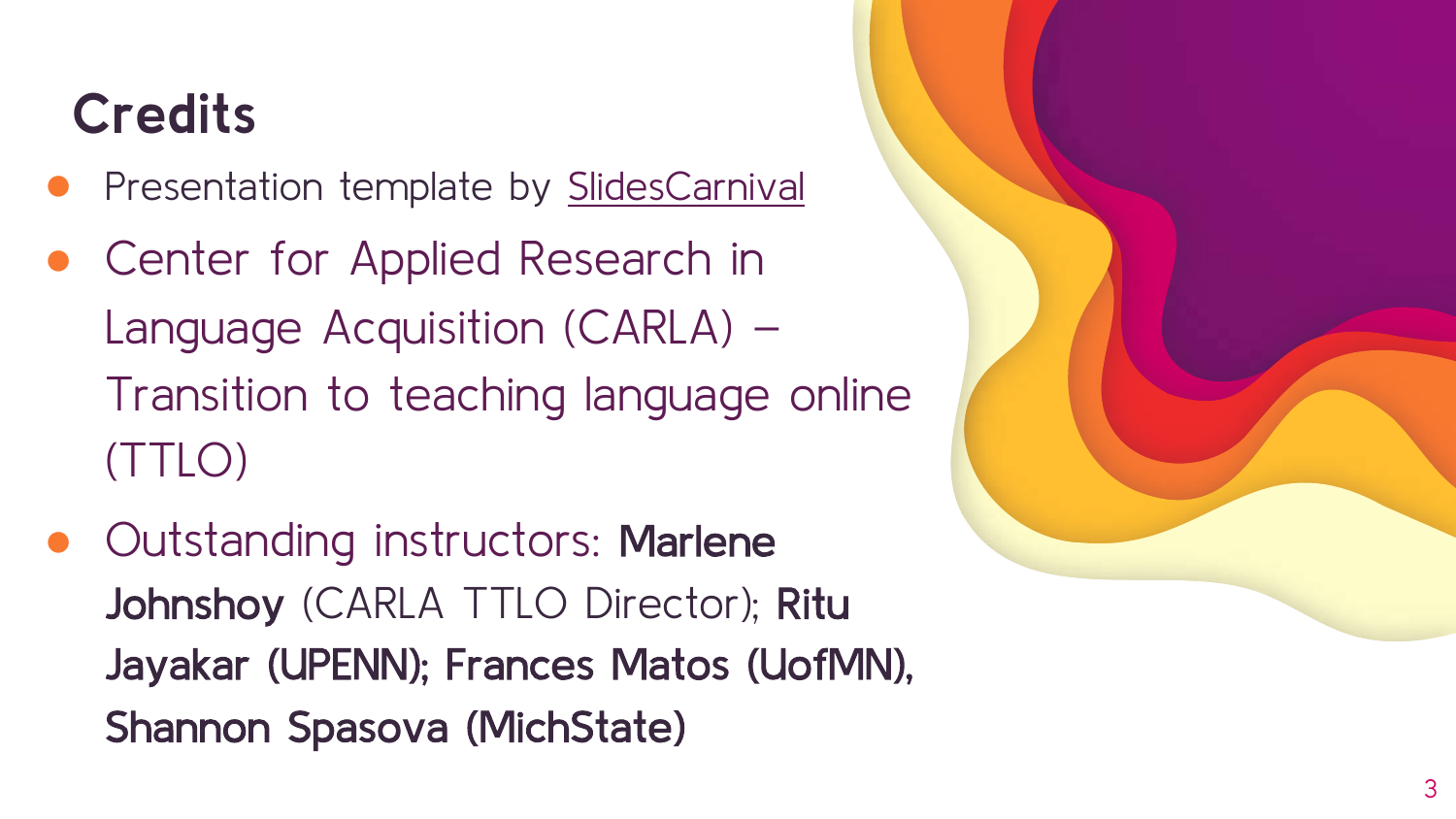## **Objectives**

#### We can:

use effective strategies for planning and organizing online language learning.

#### We can:

"transition" face-toface instruction online by choosing appropriate technology supports, within an LMS or based in the web.

#### We can:

anticipate and respond to challenges inherent to the online environment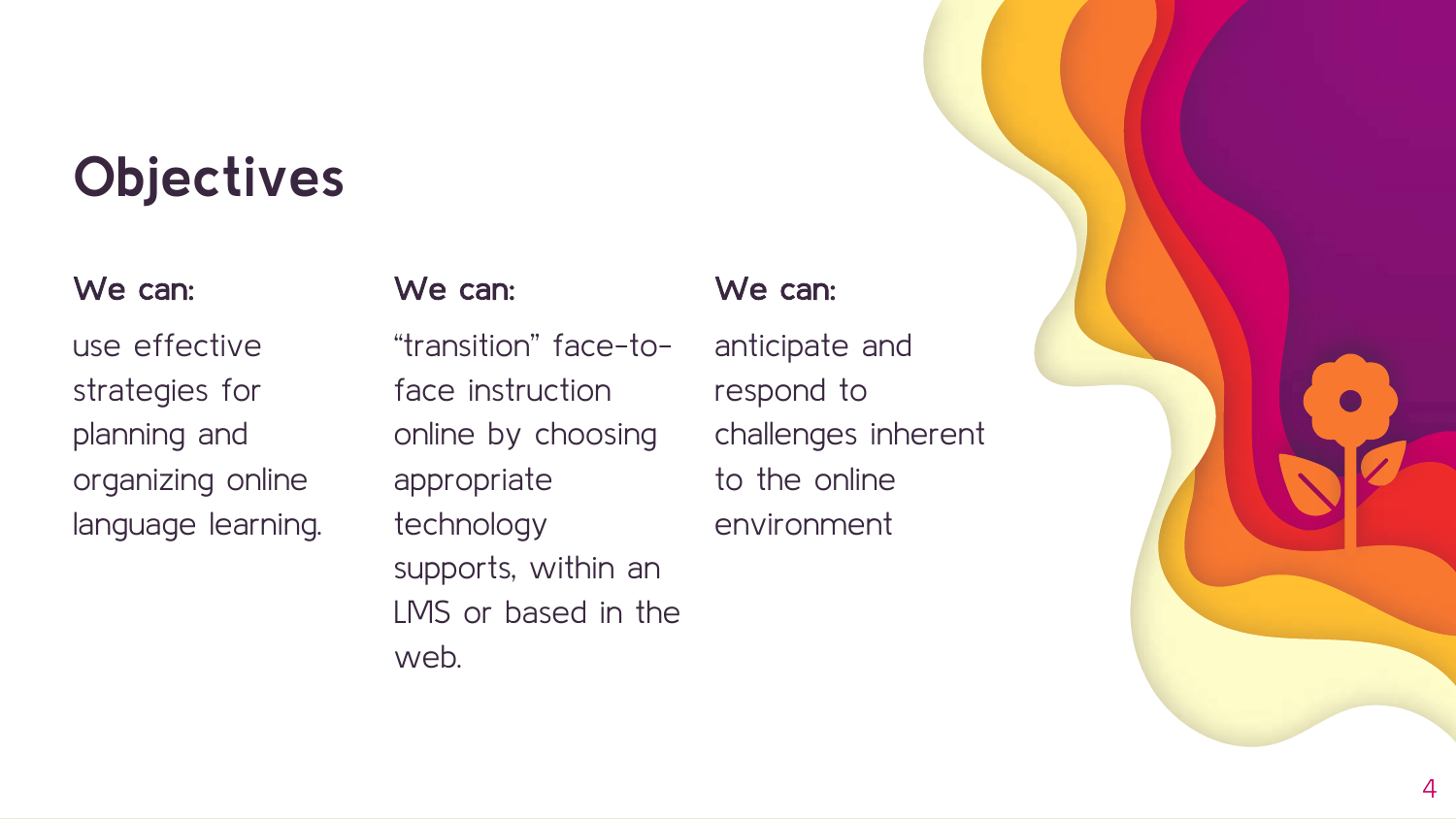## 1. Planning for effective language instruction online

- It's a lot like planning for ANY effective instruction online

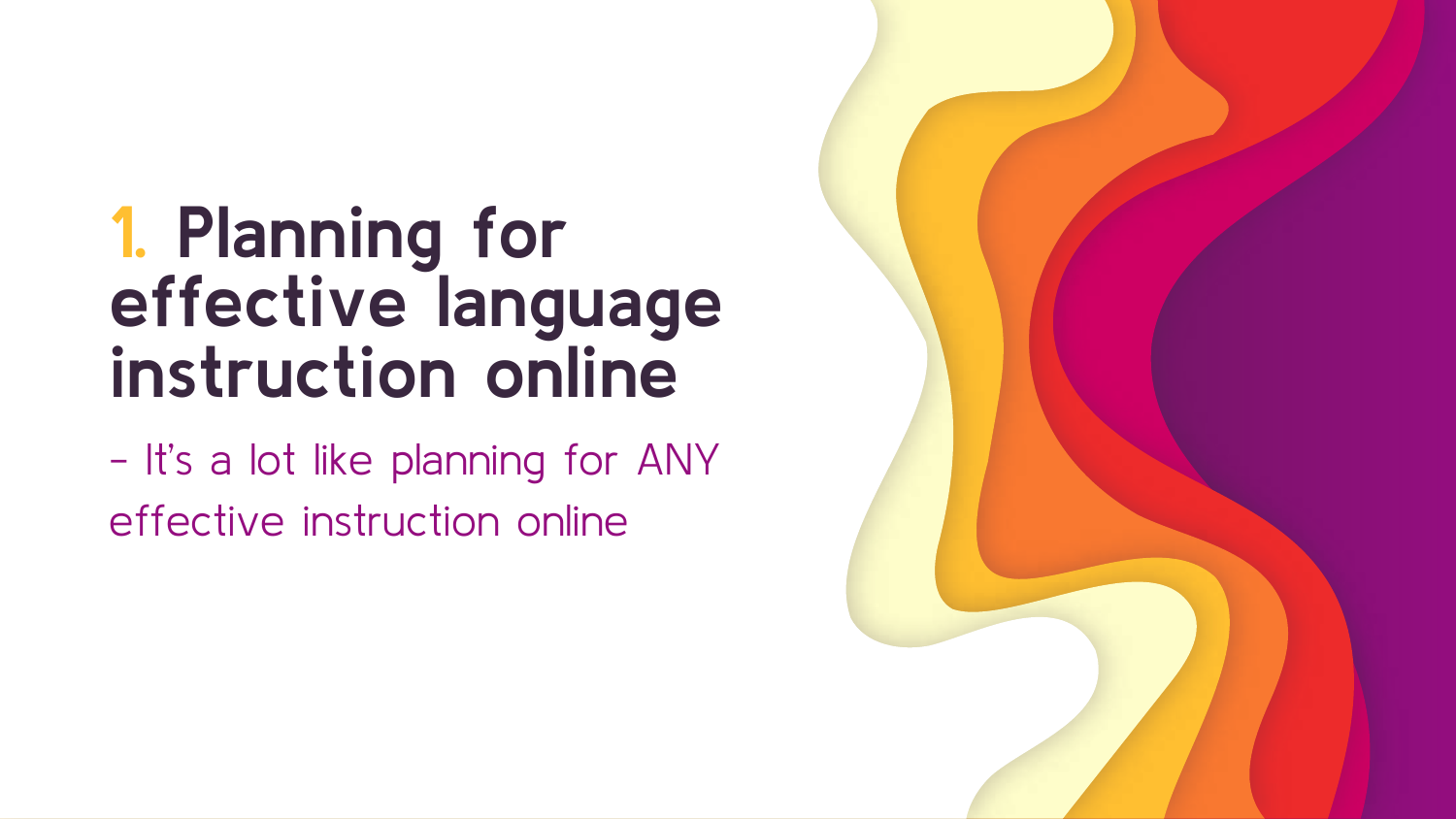## To "Zoom" or not to "Zoom"?

Should instruction be synchronous or

asynchronous?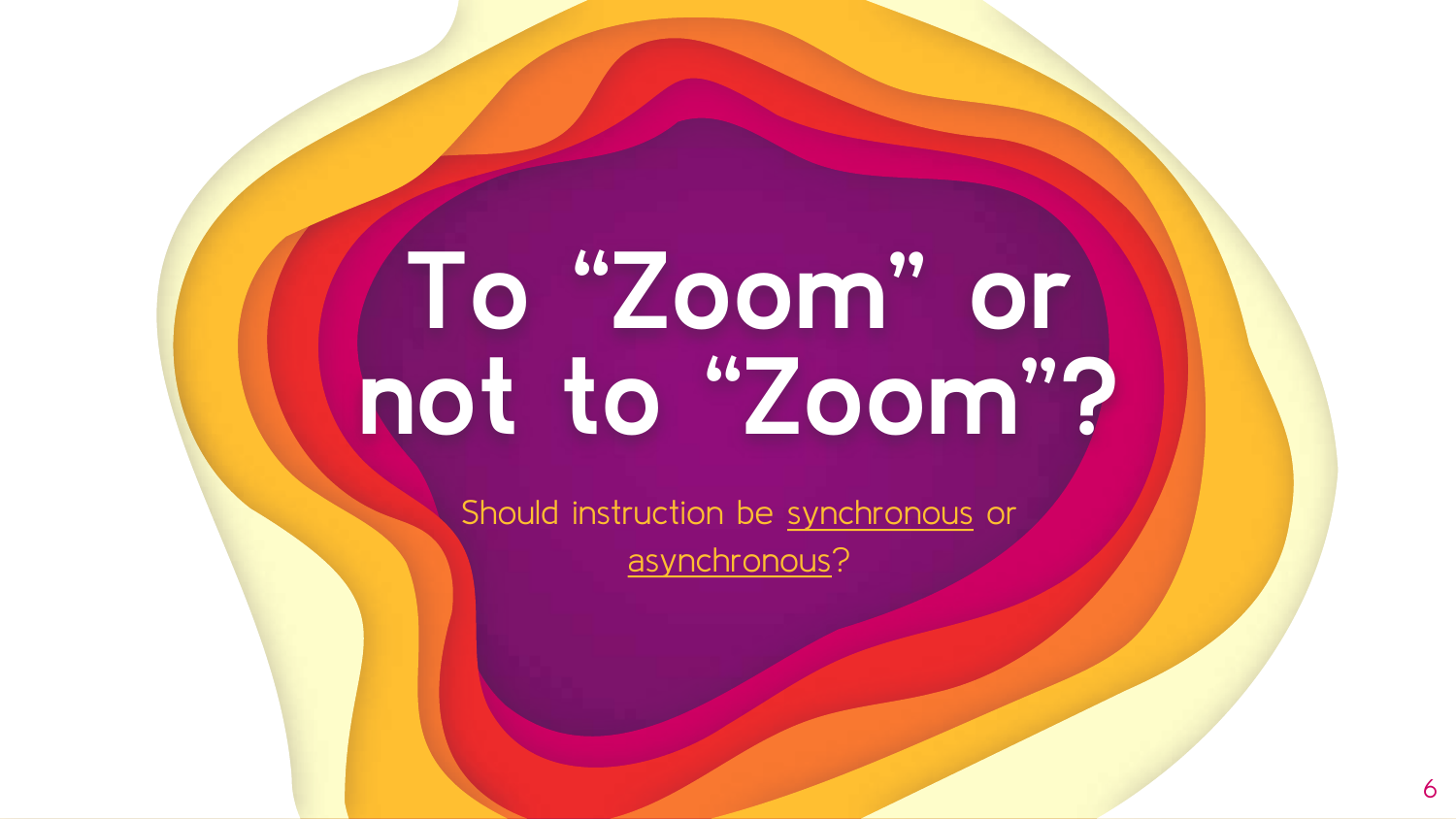## Some basics

- Repetitive, predictable structure and due dates
- Defined and manageable number of activity types/technology tools
- Lots of low-stakes practice, interaction, feedback
- A first module that teaches procedures and tools while building community and defining expectations – this IS the content
- Less is more

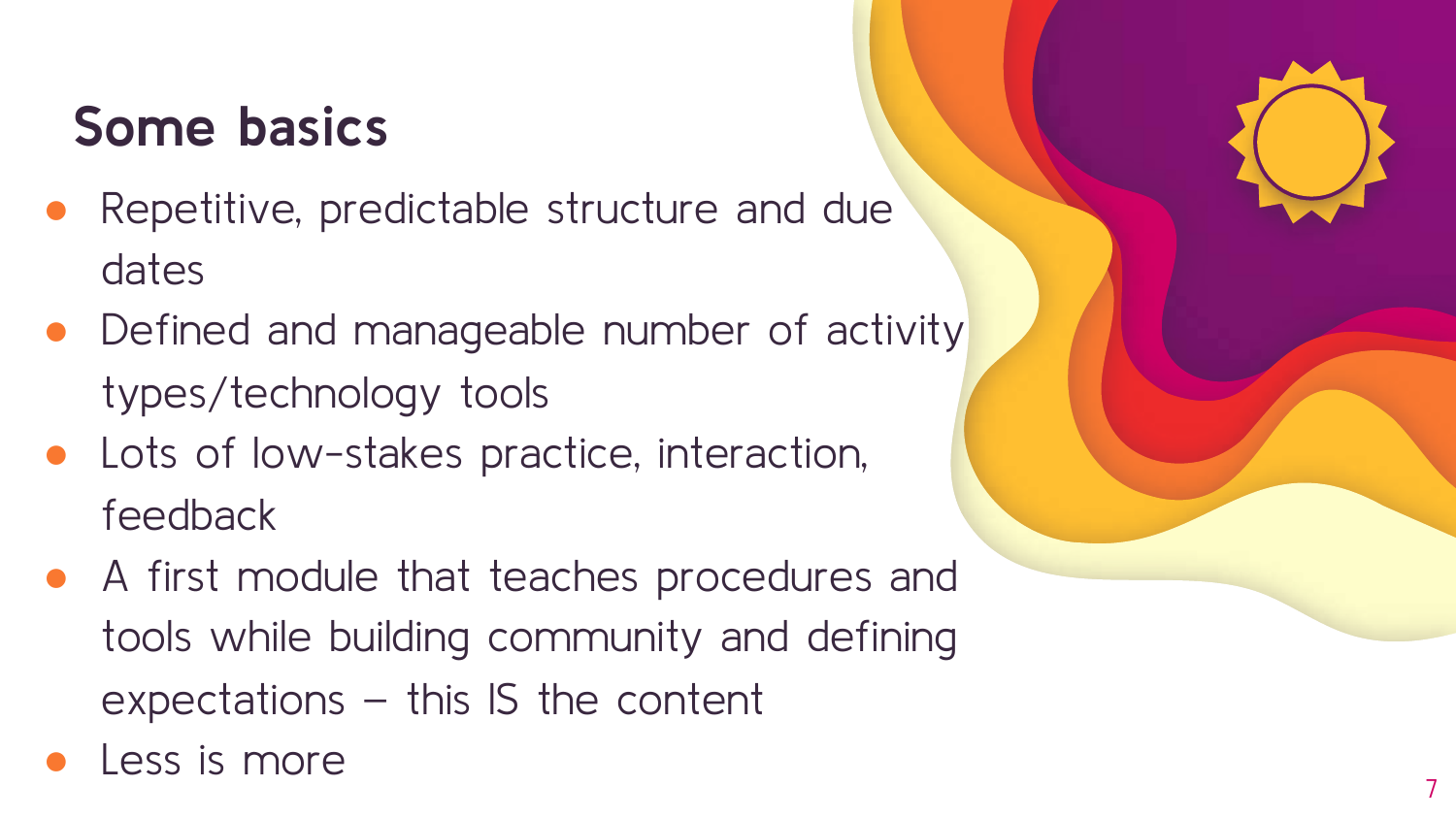## Example instructional sequence

- DUE Tuesday: Read/view input source(s): Teacher lecture, reading, video etc. Complete comprehension activities
- DUE Friday: Interactive or individual practice with feedback, practice "quizzes", exercises, discussion board, Flipgrid, etc.
- DUE Sunday: Individual formative/summative assessment, oral or written performance, quiz, etc.

It helps students to know:

I will have something due every Tuesday and Friday.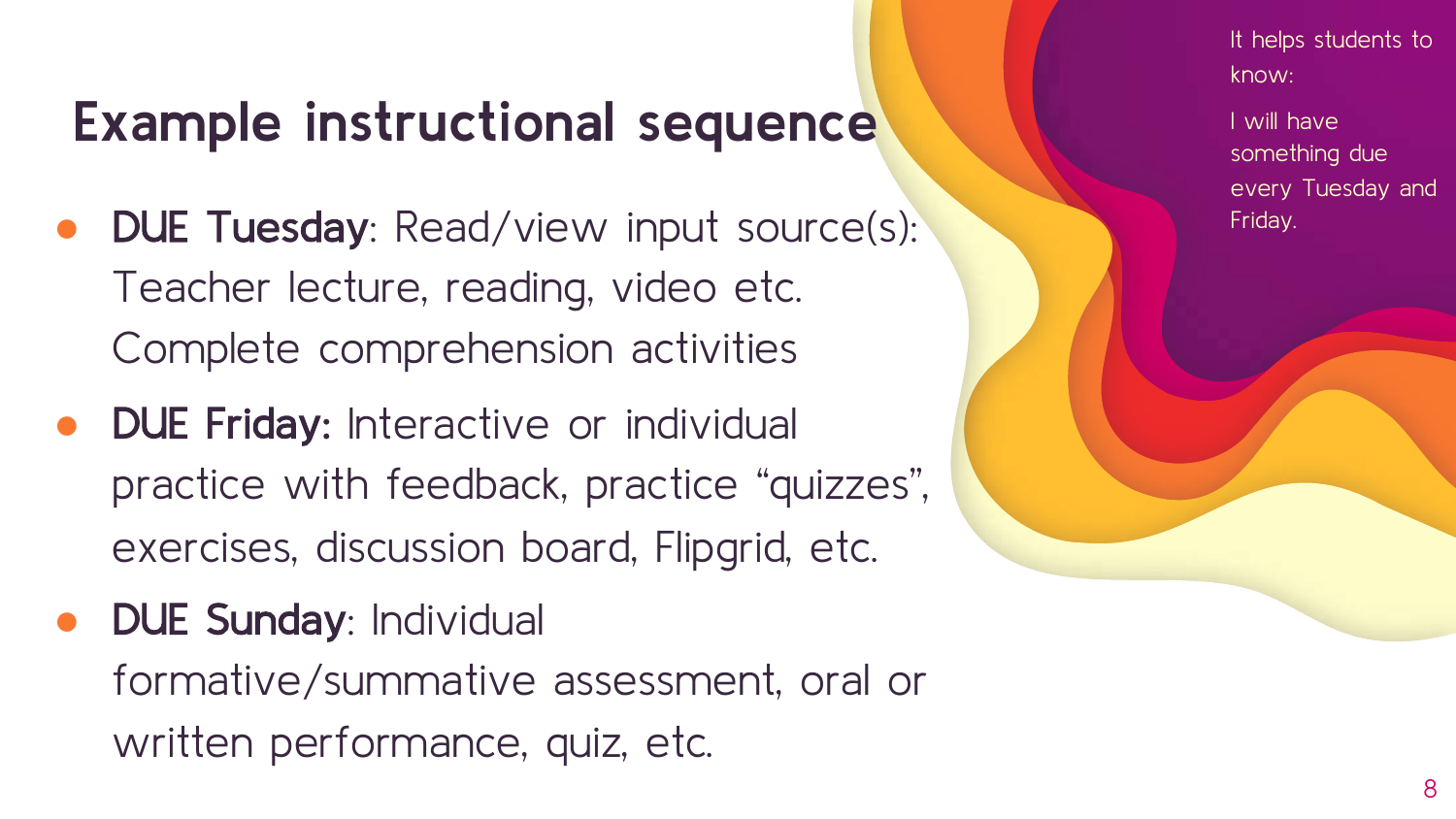## ACTFL Lesson Sequence

- $\bullet$  Gain attention activate prior knowledge
- Provide input
- Elicit performance  $-$  provide feedback
- Repeat input/performance/feedback as necessary



#### **Closure**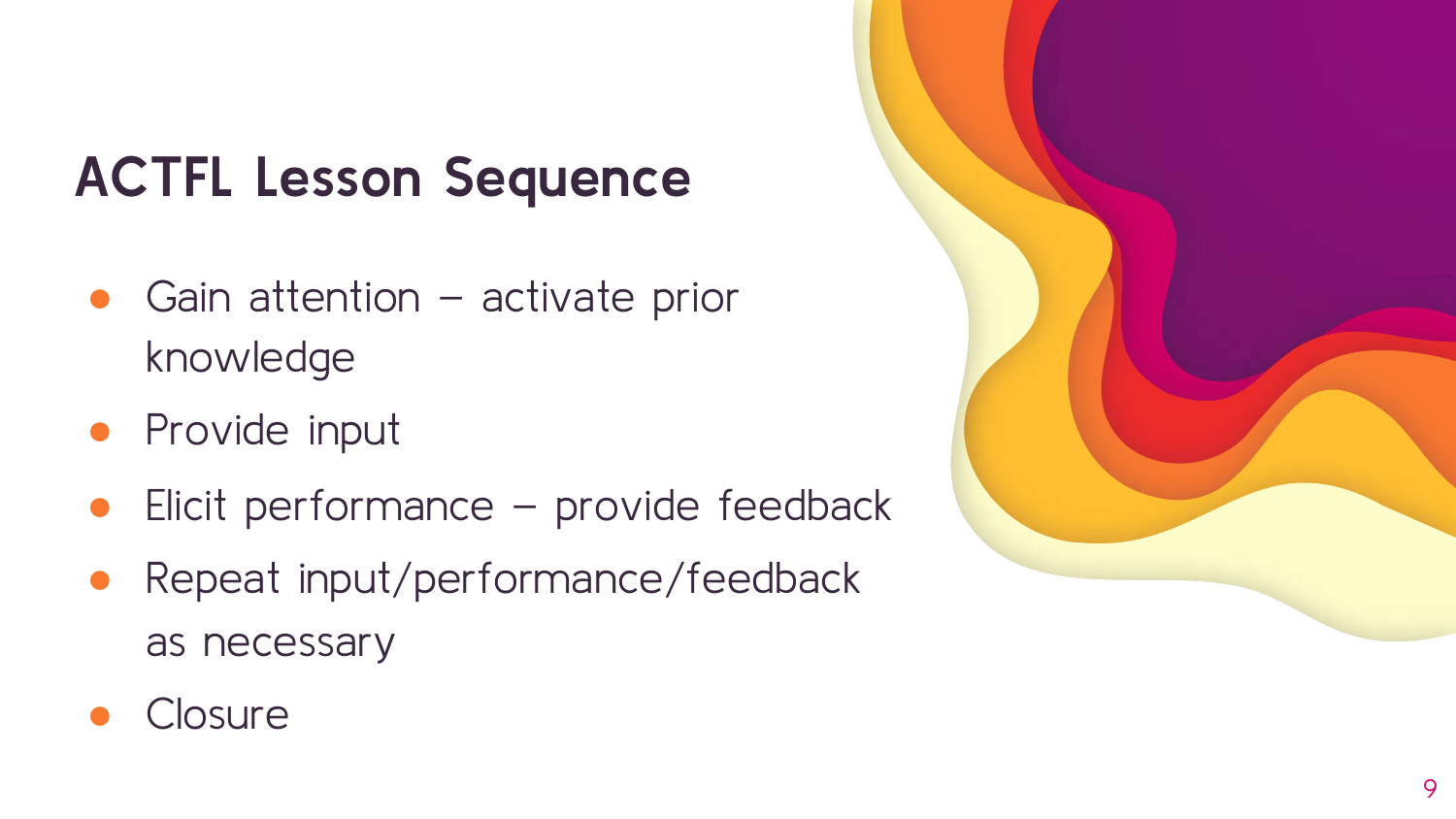## 2. Transition our face-to-face instruction online

- Choose the tools that best suit OUR instructional purposes

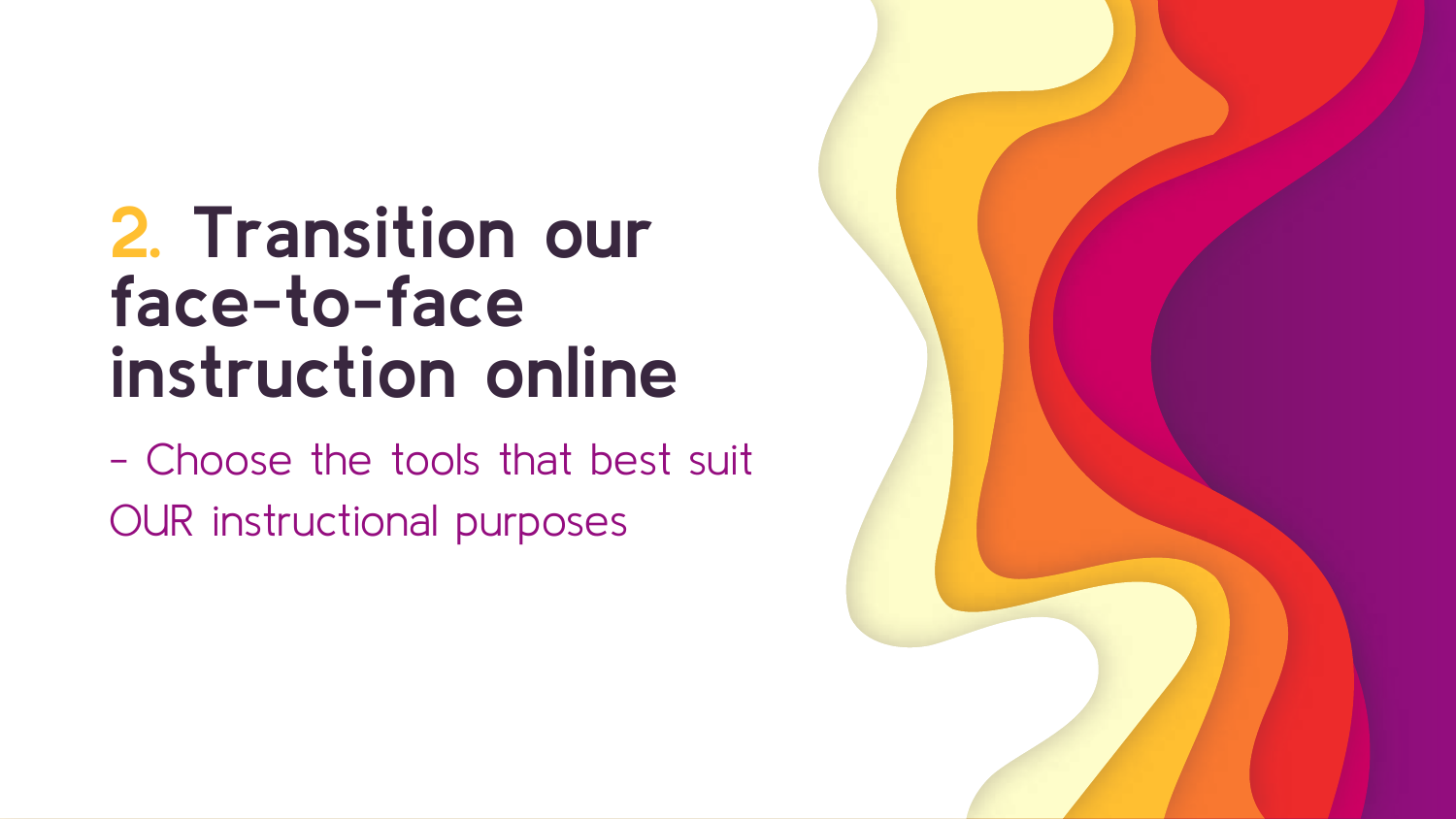What does a typical lesson in  $\frac{1}{100}$  a ty YOUR face-to-face classroom look like? How could you do the same online? Which tools can help you? Which parts transition well, which don't?

11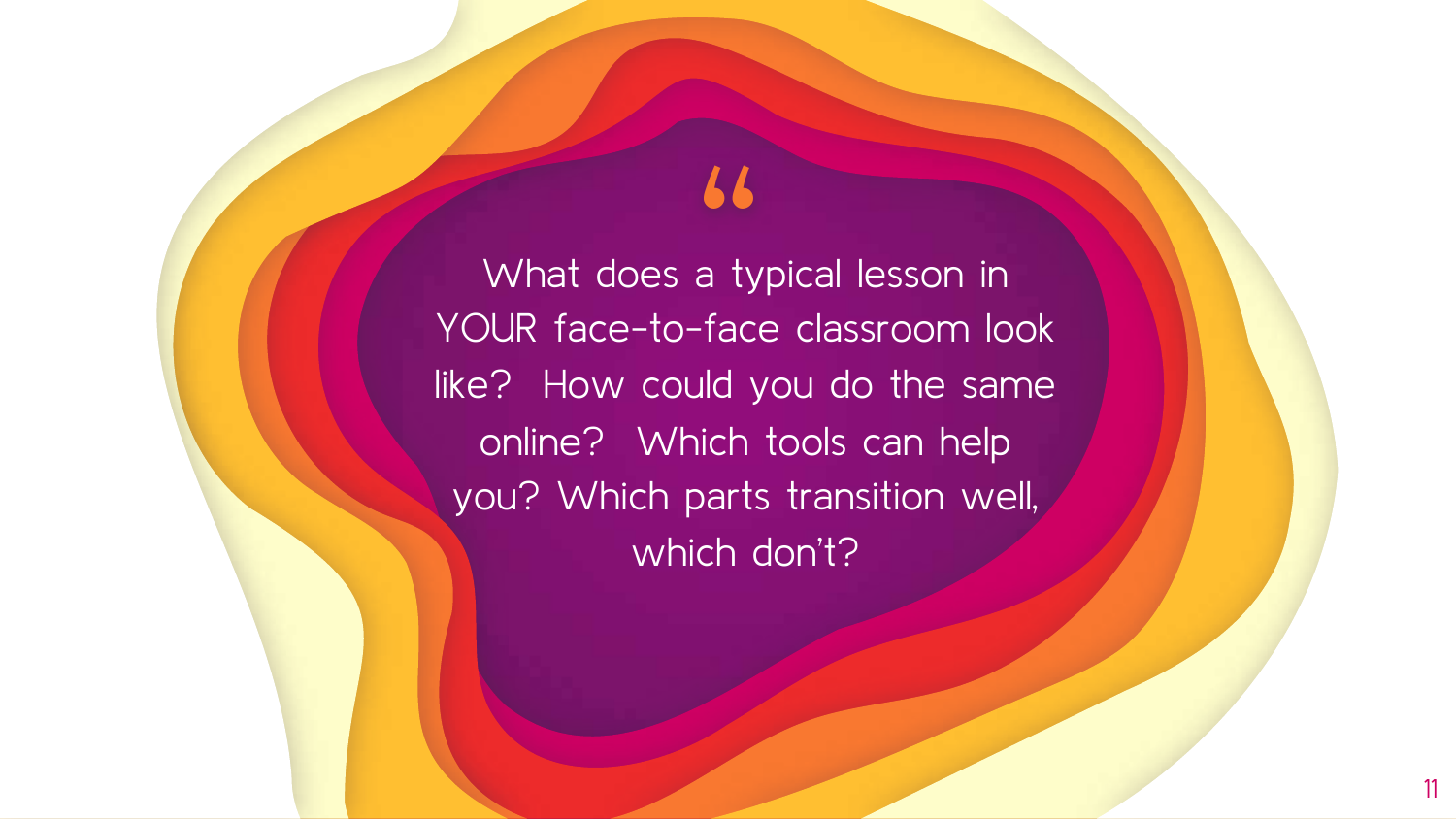## Example of a transitioned lesson

 $F2F - Warm - up$ 

Do now on paper, pair-share

Online – Padlet or my LMS

 $F2F -$  Provide input

Slideshow with images introducing new vocabulary

– circling to provide repetition

Online – PearDeck Or Edpuzzle or my LMS

 $F2F$  – Elicit performance/Provide feedback

Info-gap activity

- Online (S) Zoom breakout or (AS) Flipgrid
- $F2F Ex$ it ticket formative assessment

Online – Google forms quiz or my LMS 12

|                                 | our for City you was |  |
|---------------------------------|----------------------|--|
| ۰<br><b>BAKE</b>                | raith à còran is     |  |
|                                 | <b>HARASH</b>        |  |
|                                 |                      |  |
|                                 |                      |  |
| <b><i><u>Department</u></i></b> |                      |  |
|                                 |                      |  |
|                                 |                      |  |
|                                 |                      |  |
|                                 |                      |  |
|                                 |                      |  |



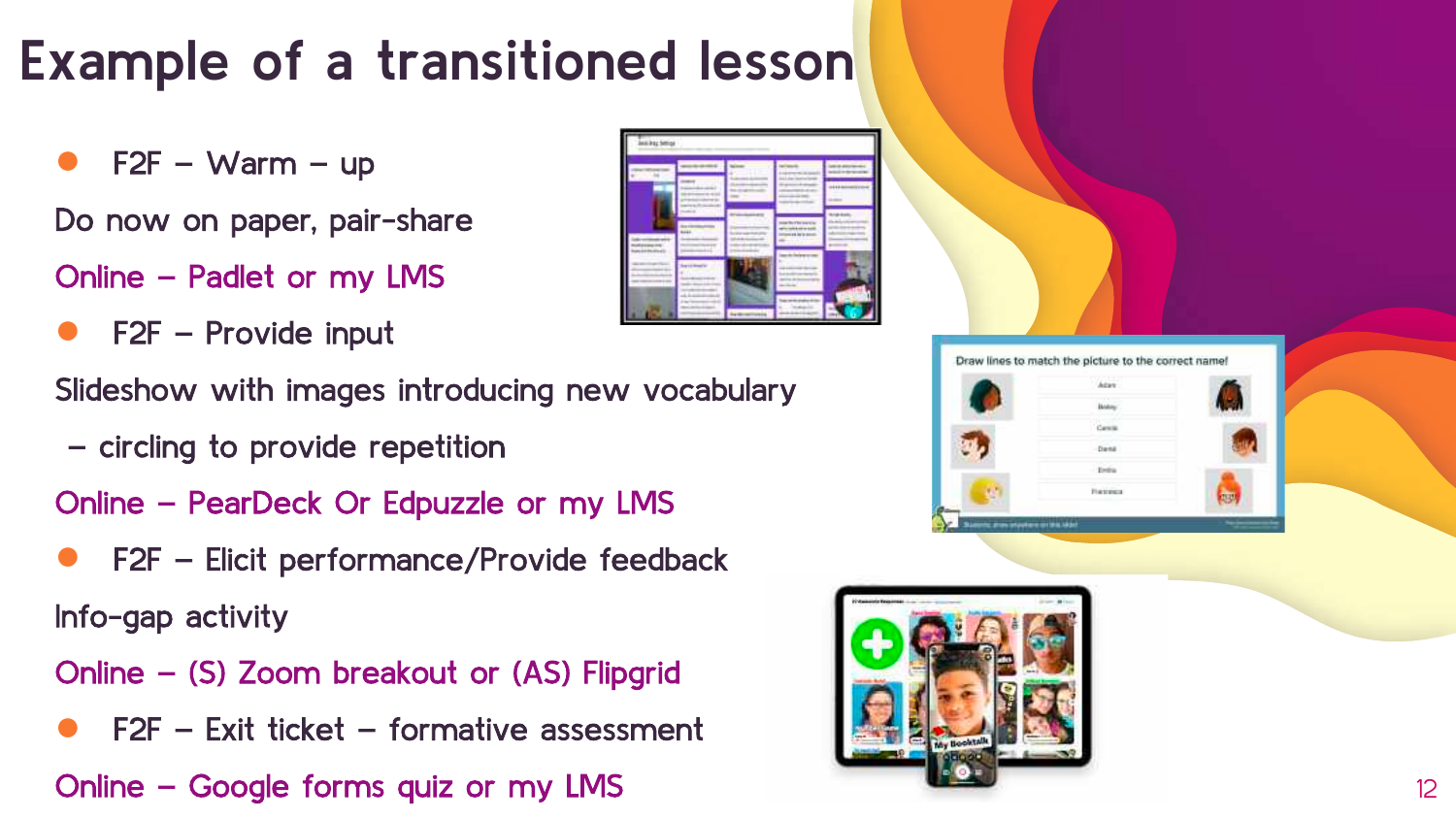### Tools for the communicative modes

#### Interpretive (reading/listening/viewing)

Embed questions in a video: Edpuzzle, HP5, Playposit Add questions to a text: Actively learn, Google Forms, Pear deck Your LMS?

#### Interpersonal (spoken or written exchange)

Host live conversation: Zoom, Google hangouts Asynchronous verbal exchanges – Flipgrid, Padlet, VoiceThread Asynchronous text exchanges – Padlet, Chatzy Your LMS?

#### Presentational (speaking/writing)

Record speech – Flipgrid, Vocaroo, VoiceThread, Screencasitfy, Vidgrid Writing – Google Docs/slides, Edublogs, Padlet Your LMS? 13



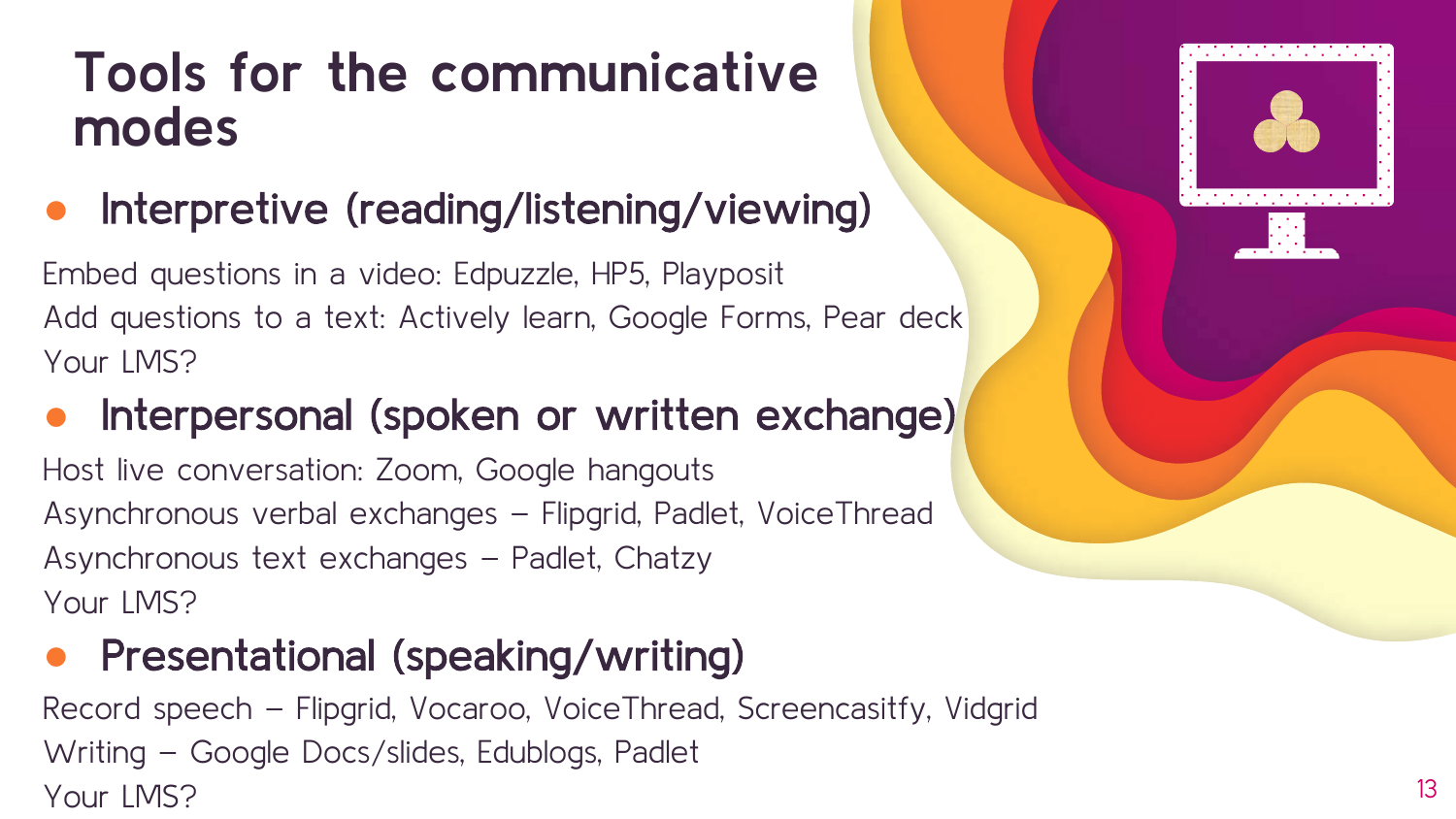## Defined and manageable number of tools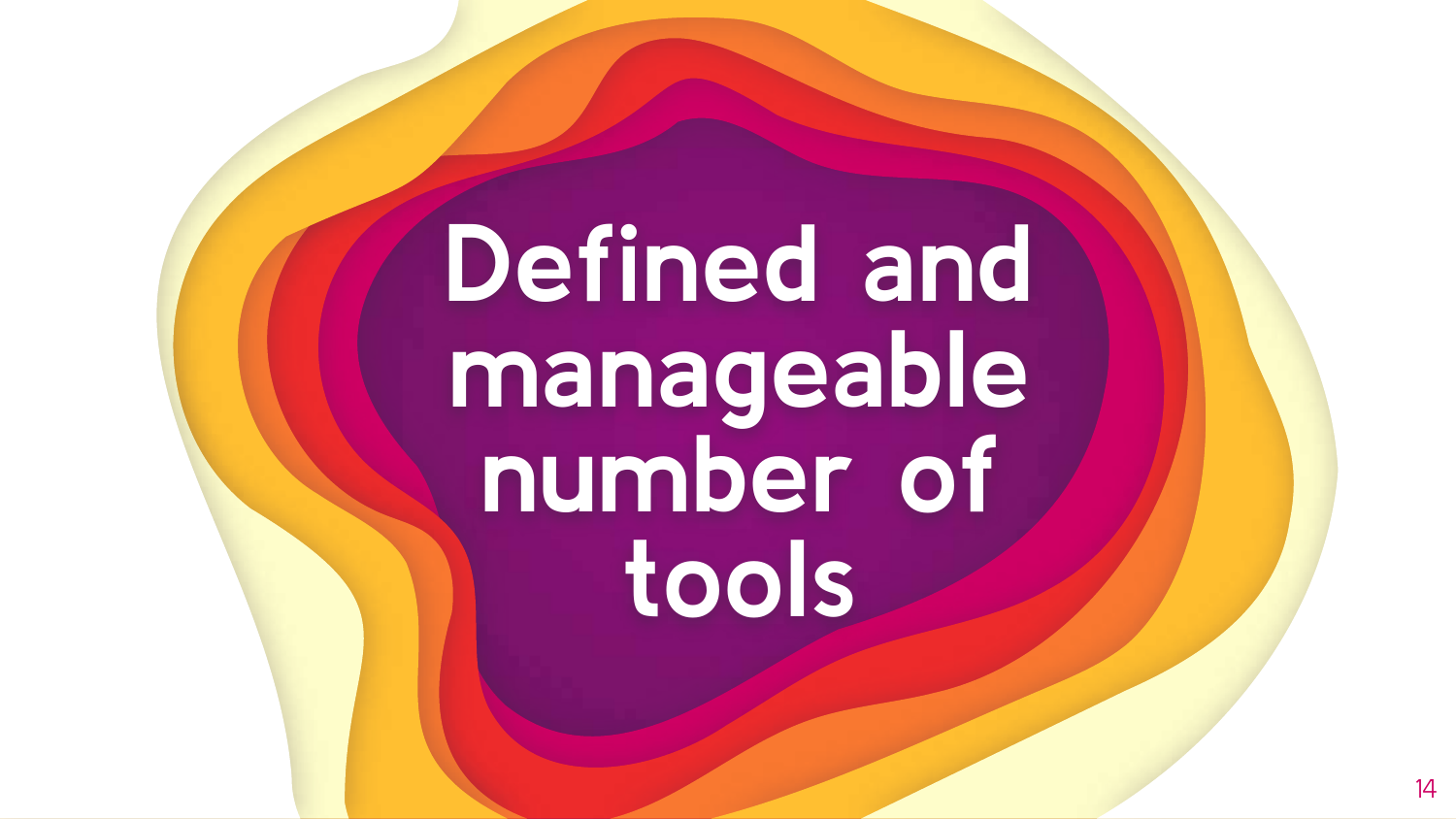## 3. Anticipate and respond to challenges

- keeping students engaged
- giving feedback
- opportunities for interpersonal communication
- assessment
- academic dishonesty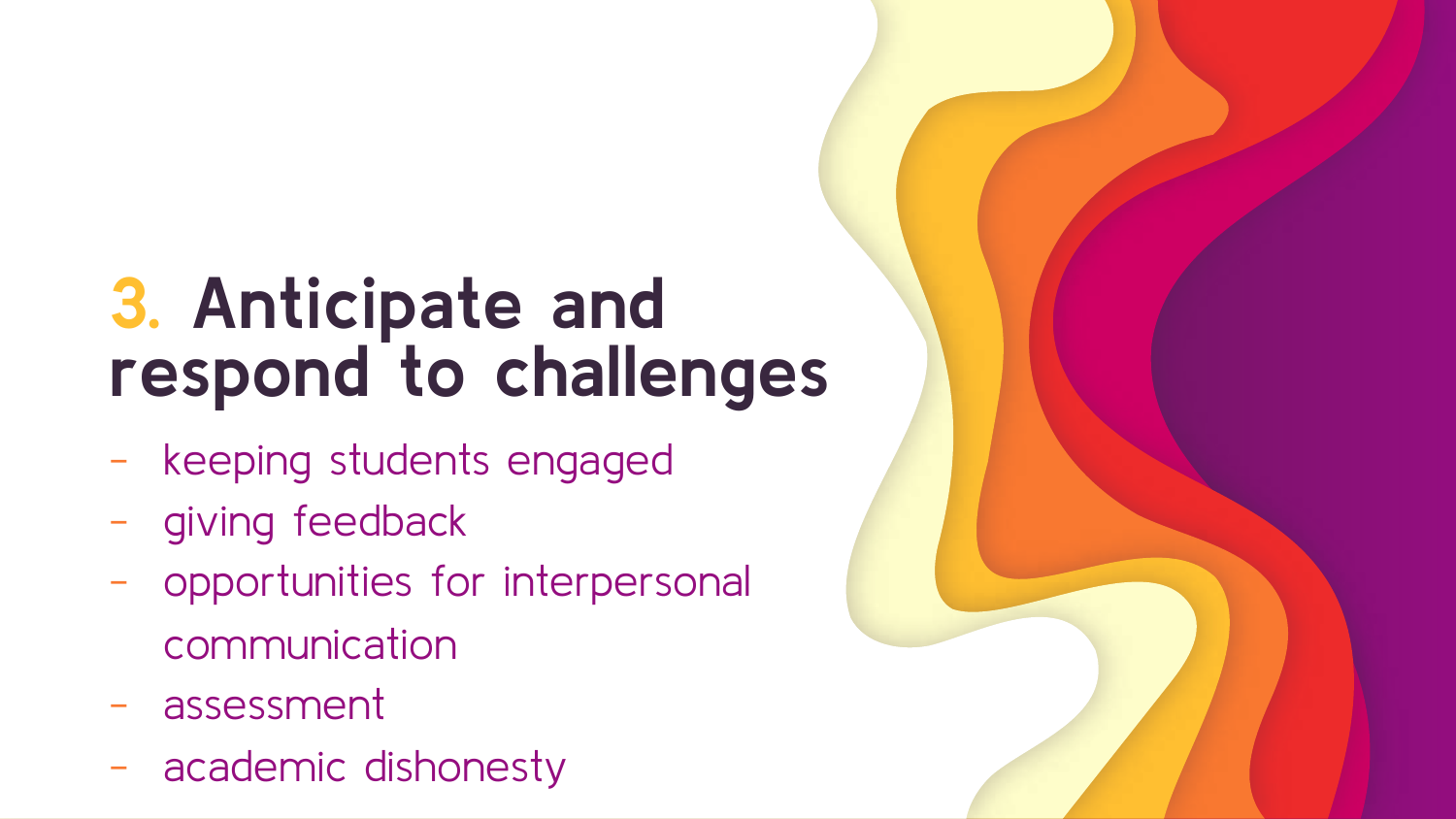#### Relationships

Frequent communication from instructor

Opportunities to interact with peers and be known

Engagement High expectations/high support Challenging, but not overwhelming – resources to support performance at high levels (models, multiple attempts, instructor AND peerto-peer "help")

#### **Content**

Quality, novelty and matched to student interest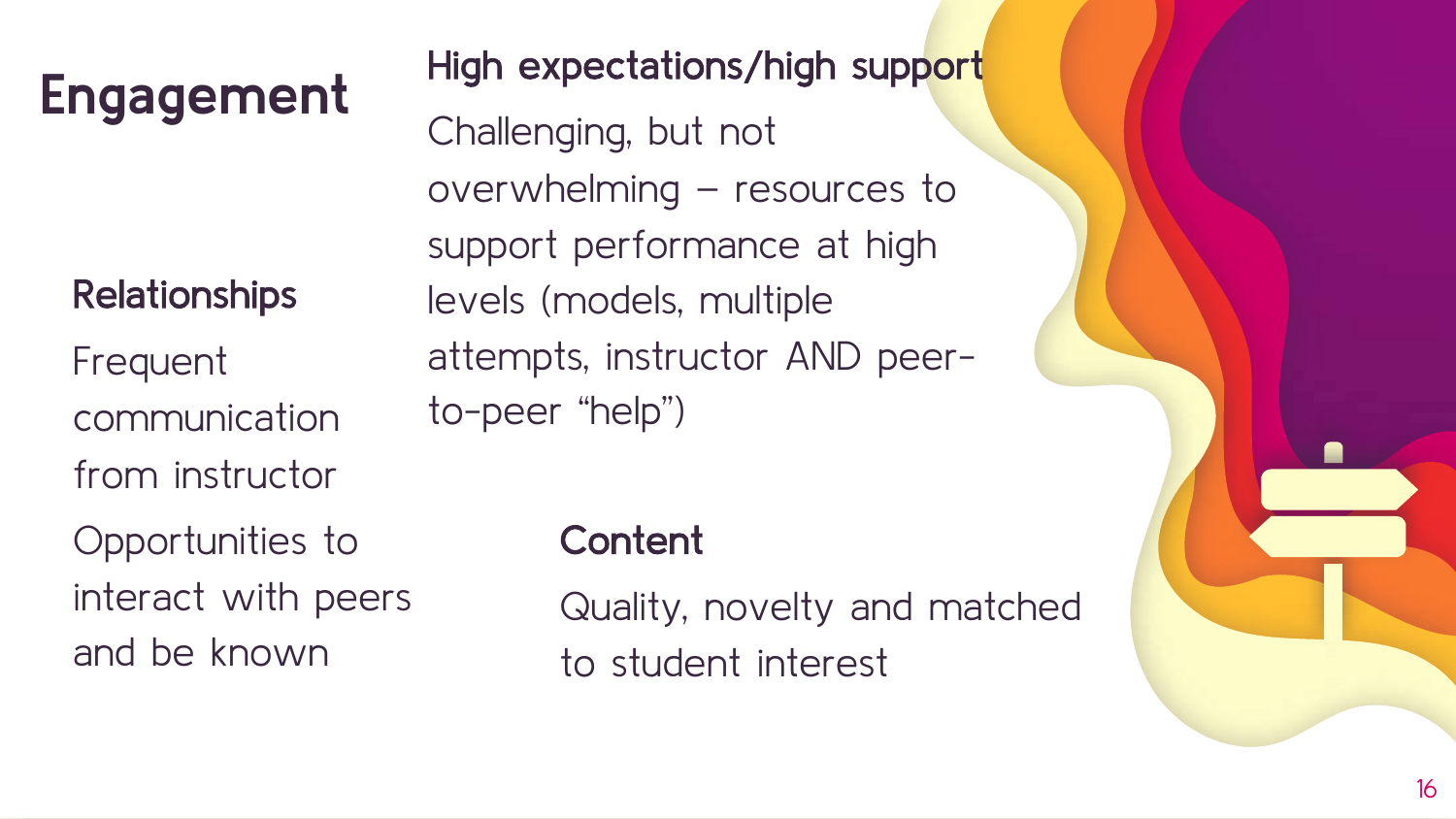## Feedback



#### Automatic/ immediate

Provide auto feedback on practice activities an allow multiple attempts, encourages self correction or "uptake"

#### Peer to peer:

#### Vary types

Use structured peer review or gallery style sharing to give feedbacks on drafts or steps in larger products

Whole class, "common errors" "final thoughts" Individual Criterion referenced

(language of the rubric) Small group Most effective is immediately applied 17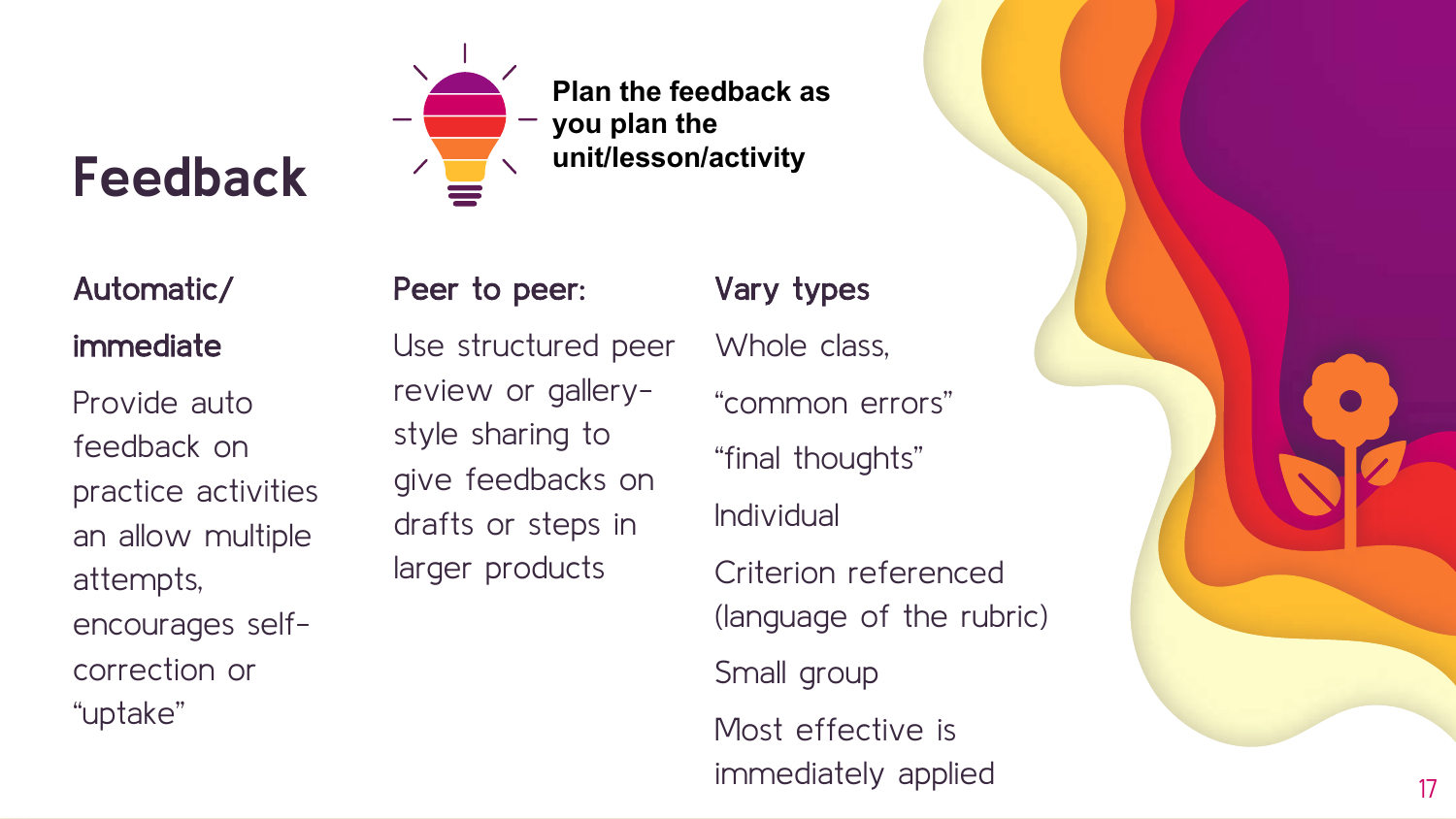### Interpersonal communication

#### **Context**

What is possible? Accessible?

Feasible?

Age, language level and institutional expectations

#### Plan

Establish structure and schedule of synchronous participation and communicate in advance Keep partners/groups static longer

### STRUCTURE tasks to make them purposeful

Student reflection rather than teacher review/grading

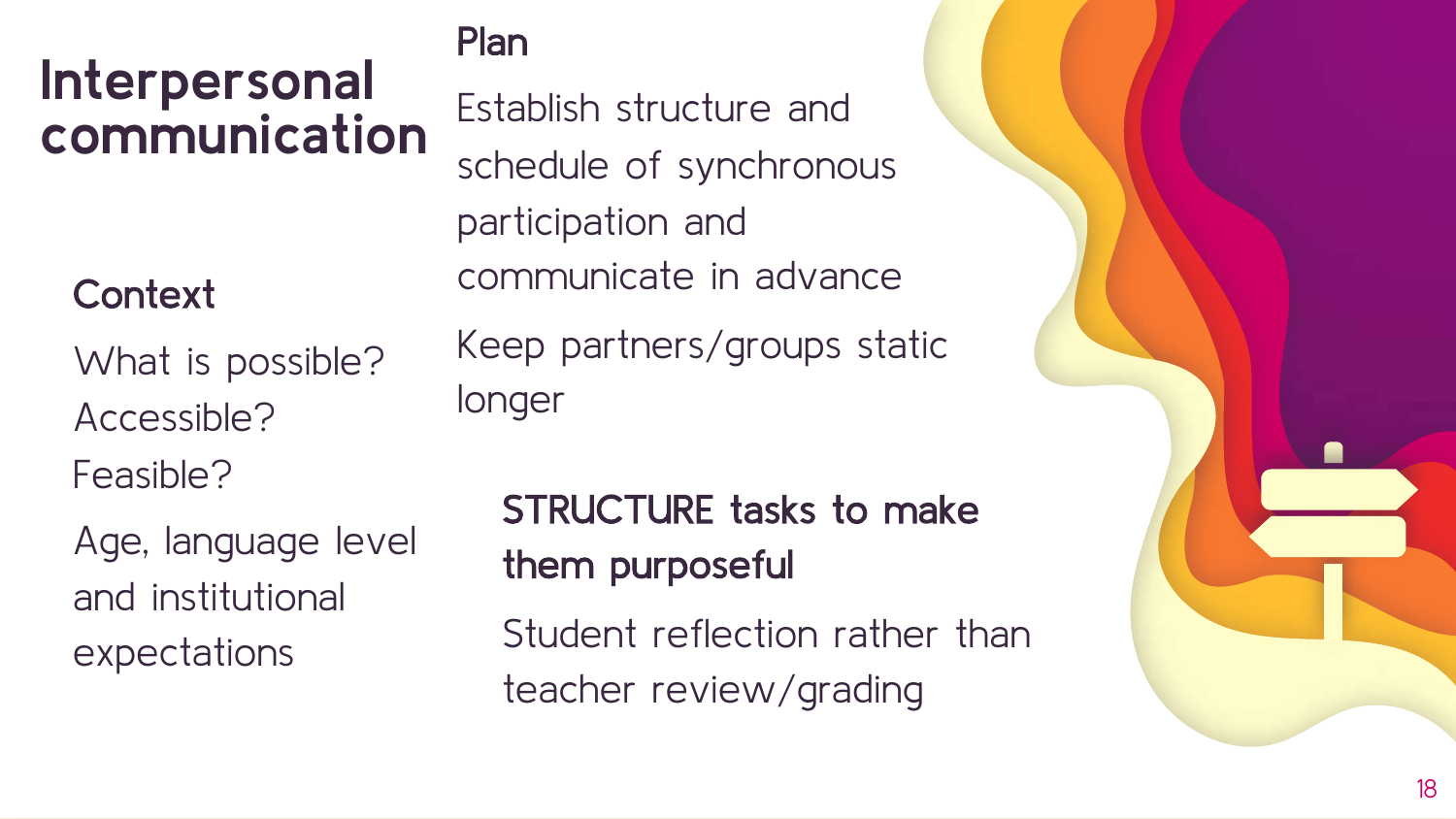### Assessment and Academic Honesty

#### Hard to copy or "Google"

#### Performance tasks

Are better measures of learning AND harder to "cheat" on – listening and speaking tasks, in particular.

Reference course content, experiences, personal reflections/connections. JPEGs of text aren't selectable, Create a time limit. for assessments.

#### . Teach and reteach policies

Remind students continuously about academic honesty expectations.

#### Have realistic expectations for performance

Use a rubric and make clear that perfection is not required. Develop student understanding of realistic expectations.

#### Address offenders swiftly and clearly - TEACH

Clarify appropriate resource

use vs. inappropriate

Provide appropriate resources – word

model responses.

banks/lists, examples or

How you know, why the behavior doesn't support learning and what the consequences are now and in the future.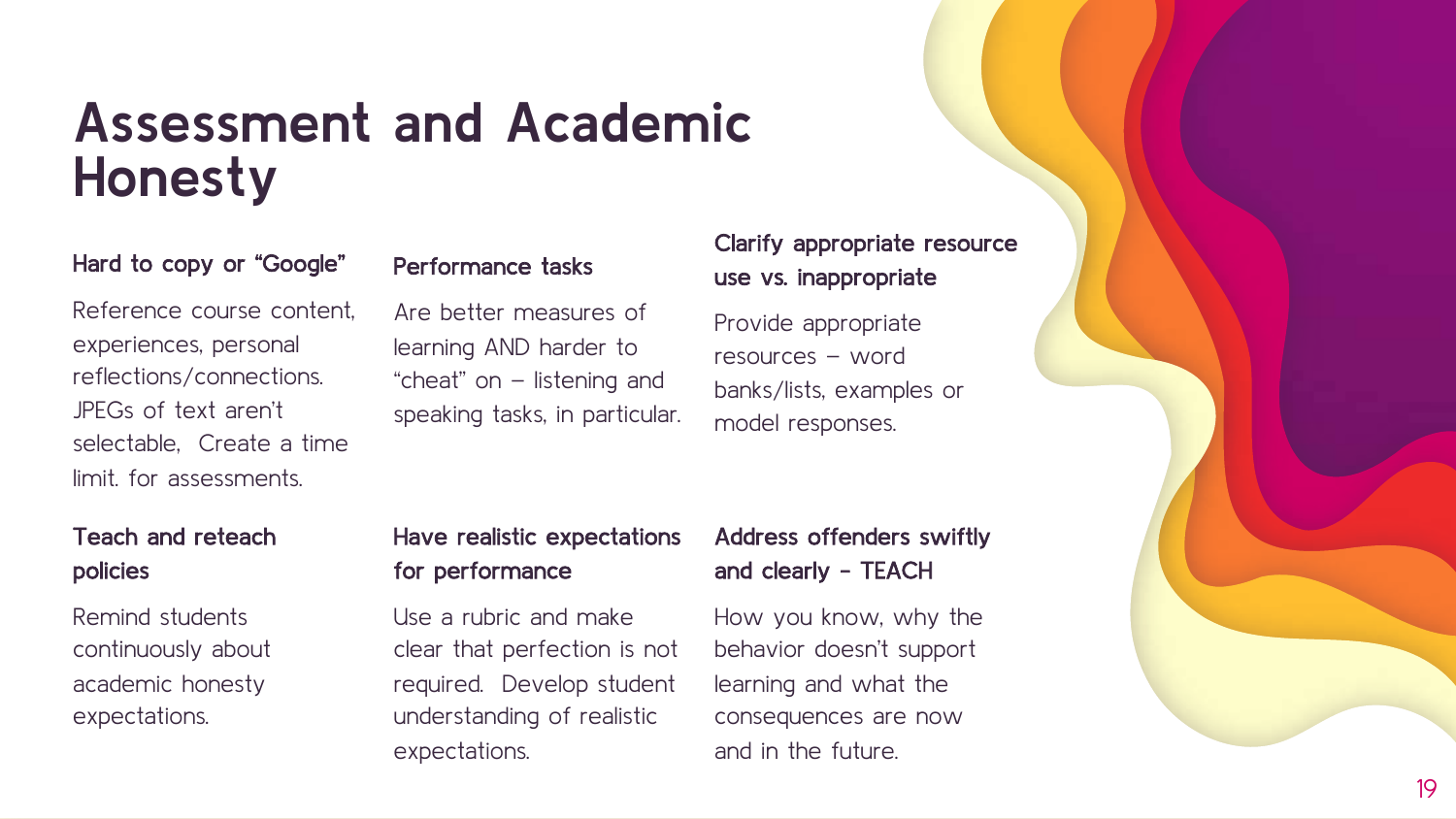## Final thoughts:

It is possible to deliver quality language instruction online

## Your questions?

And experiences….